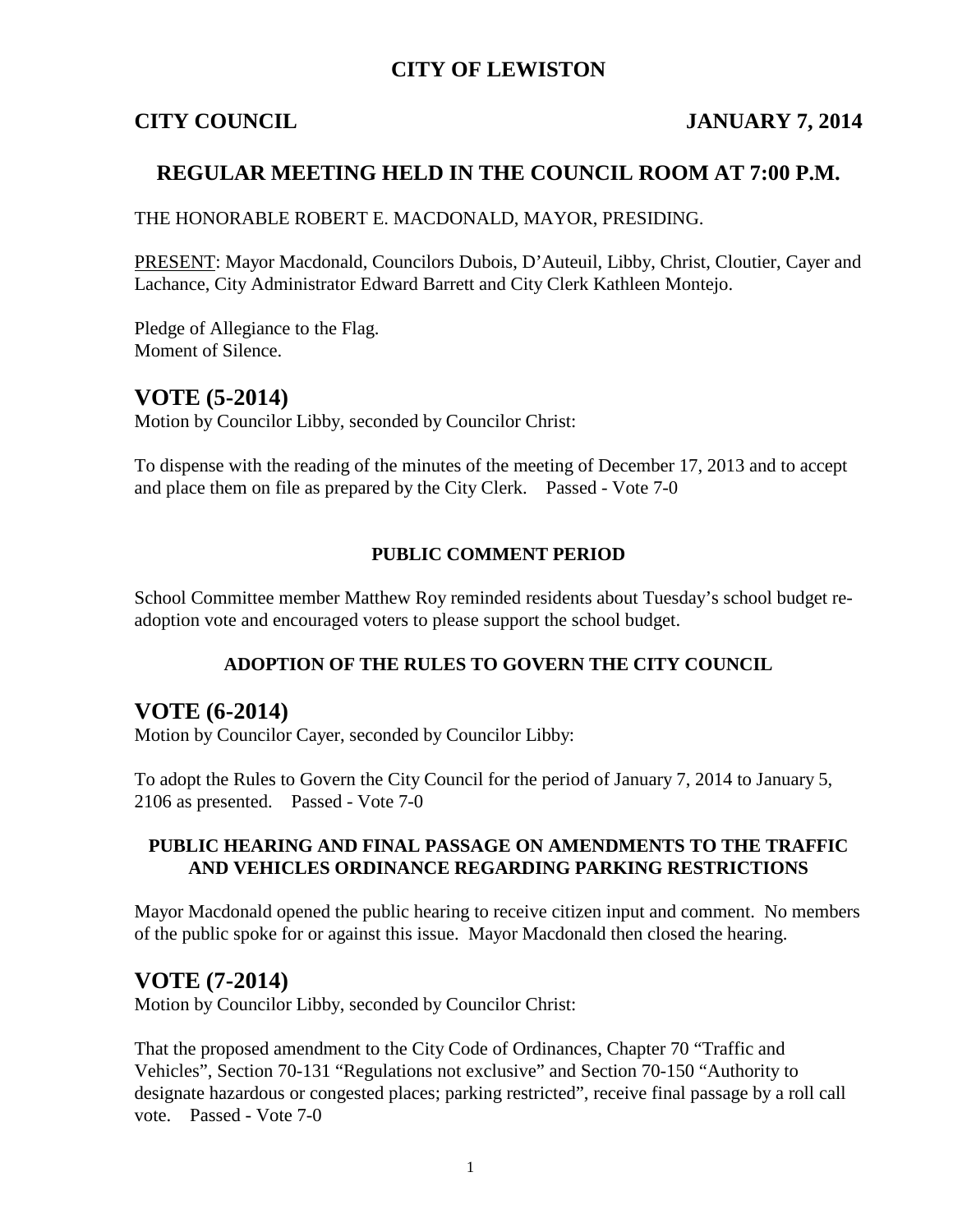### **PUBLIC HEARING AND FINAL PASSAGE ON AMENDMENTS TO THE BUSINESS LICENSING ORDINANCE TO CREATE A TATTOO ARTIST APPEALS BOARD**

Mayor Macdonald opened the public hearing to receive citizen input and comment. No members of the public spoke for or against this issue. Mayor Macdonald then closed the hearing. Councilor Lachance expressed concern for this change stating he disagrees with it and feels the tattoo appeal information should be reviewed during a City Council meeting since the criminal records are open records and the public has a right to know the information. He expressed concerns about a loss of transparency if the hearings are not held in front of the full Council.

# **VOTE (8-2014)**

Motion by Councilor Christ, seconded by Councilor Cloutier:

That the proposed amendment to the City Code of Ordinances, Chapter 22, "Businesses", Article XI, "Tattooing", Section 22-364 "Right to Appeal", receive final passage by a roll call vote. Passed - Vote 5-2 (Councilors Dubois and Lachance opposed)

#### **AUTHORIZATION FOR THE CITY CLERK AND/OR DEPUTY CITY CLERK TO APPROVE AND SIGN ALL APPLICATIONS TO OPERATE BEANO, BINGO AND OTHER GAMES OF CHANCE**

## **VOTE (9-2014)**

Motion by Councilor Dubois, seconded by Councilor Cayer:

ORDERED, That the City Council hereby authorizes the City Clerk and/or Deputy City Clerk to approve and sign all applications to operate beano, bingo or other games of chance on behalf of the Municipal Officers, during the period January 7, 2014 through January 5, 2016. Passed - Vote 7-0

### **AUTHORZIATION FOR THE CITY CLERK AND/OR DEPUTY CITY CLERK TO APPROVE AND SIGN ALL PERMITS FOR CIRCUSES AND CARNIVALS**

## **VOTE (10-2014)**

Motion by Councilor Cloutier, seconded by Councilor Dubois:

ORDERED, That the City Council hereby authorizes the City Clerk and/or Deputy City Clerk to approve and sign all permits for a circus or carnival on behalf of the Municipal Officers, during the period January 7, 2014 through January 5, 2016. Passed - Vote 7-0

### **AUTHORIZATION FOR THE CITY CLERK AND/OR DEPUTY CITY CLERK TO SIGN ALL LIQUOR LICENSE APPLICATIONS**

# **VOTE (11-2014)**

Motion by Councilor Libby, seconded by Councilor Cloutier:

ORDERED, That the City Council hereby authorizes the City Clerk and/or Deputy City Clerk to sign all liquor license applications on behalf of the Municipal Officers, during the period January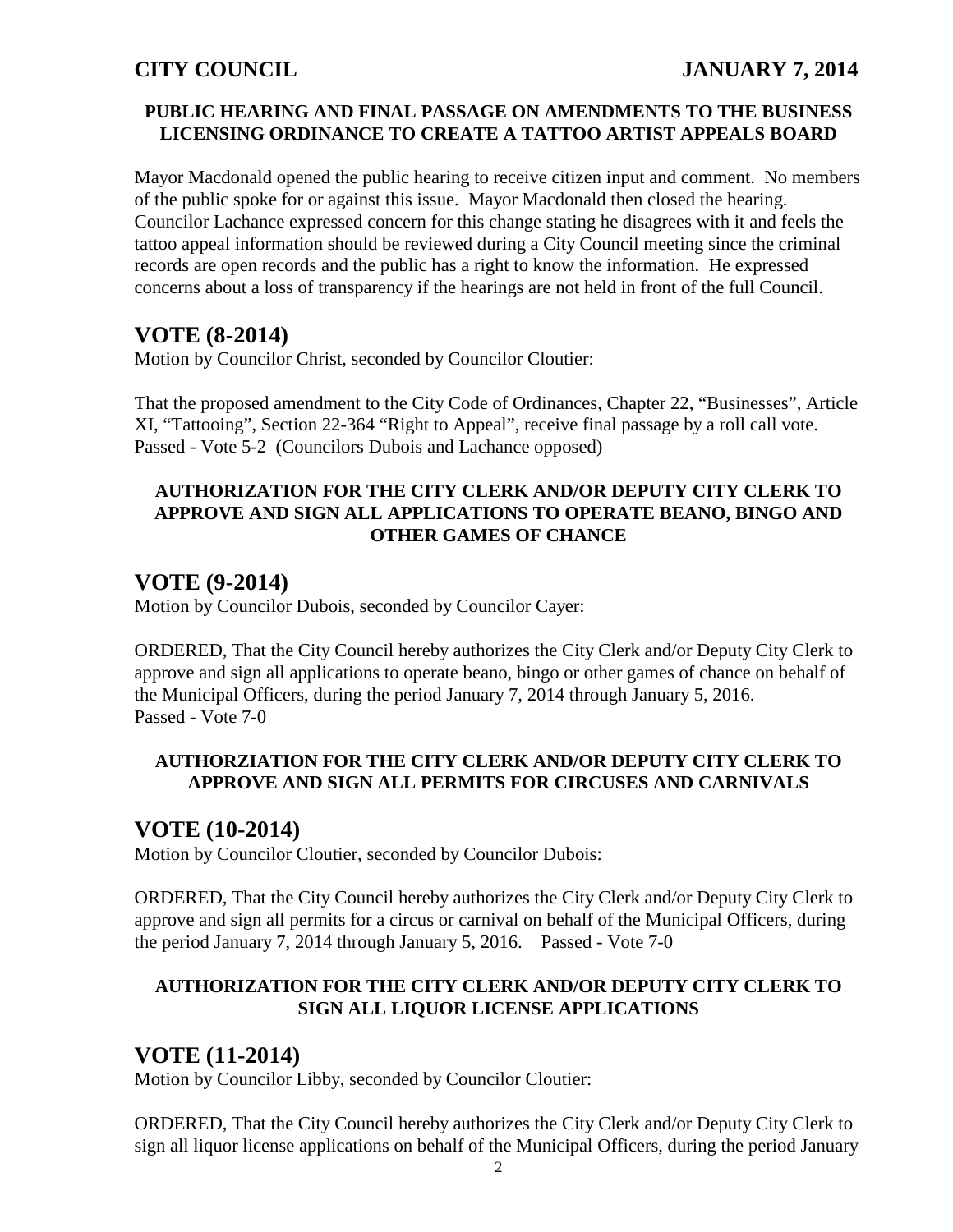7, 2014 through January 5, 2016. Passed - Vote 7-0

### **AUTHORIZATION FOR THE CITY CLERK AND/OR DEPUTY CITY CLERK TO APPROVE AND SIGN ALL APPLICATIONS FOR UTILITY POLE PERMITS**

# **VOTE (12-2014)**

Motion by Councilor Lachance, seconded by Councilor D'Auteuil:

ORDERED, That the City Council hereby authorizes the City Clerk and/or Deputy City Clerk to approve and sign all applications for utility pole permits on behalf of the Municipal Officers, during the period January 7, 2014 through January 5, 2016. Passed - Vote 7-0

## **AUTHORIZATION FOR CITY CLERK AND/OR DEPUTY CITY CLERK TO APPROVE AND SIGN ALL LICENSES FOR CLOSE OUT SALE PERMITS**

## **VOTE (13-2014)**

Motion by Councilor Christ, seconded by Councilor Cloutier:

ORDERED, That the City Council hereby authorizes the City Clerk and/or Deputy City Clerk to approve and sign all licenses for close out sale permits on behalf of the Municipal Officers, during the period January 7, 2014 through January 5, 2016. Passed - Vote 7-0

### **AUTHORIZATION FOR THE FINANCE DIRECTOR, TAX COLLECTOR AND DEPUTY TREASURER TO ACT ON BEHALF OF THE MUNICIPAL OFFICERS**

# **VOTE (14-2014)**

Motion by Councilor Dubois, seconded by Councilor Cayer:

ORDERED, That the City Council hereby authorizes the Finance Director, Tax Collector or Deputy Treasurer to withhold monies payable by the City of Lewiston to cover taxes due pursuant to MRSA Title 30-A, section 905; to sign on behalf of the City, the necessary deeds and liens and tax settlements; and to invest funds in accordance with Maine Revised Statutes Annotated, Title 30-A, Section 5706, during the period January 7, 2014 through January 5, 2016. Passed - Vote 7-0

### **AUTHORIZATION FOR CITY ADMINISTRATION TO APPROVE OR DENY ALL REQUESTS TO HANG BANNERS, POST COMMUNITY EVENT SIGNS ON MUNICIPAL PROPERTY AND PLACE TEMPORARY SIGNS, FLAGS AND DECORATIONS IN THE PUBLIC RIGHT OF WAY, ON BEHALF OF THE MUNICIPAL OFFICERS**

# **VOTE (15-2014)**

Motion by Councilor Christ, seconded by Councilor Cloutier:

ORDERED, That the City Council hereby authorizes the City Administrator or Deputy City Administrator to review and approve or deny all requests to hang banners, post community event signs on city property, and place temporary signs, flags and decorations in the public right of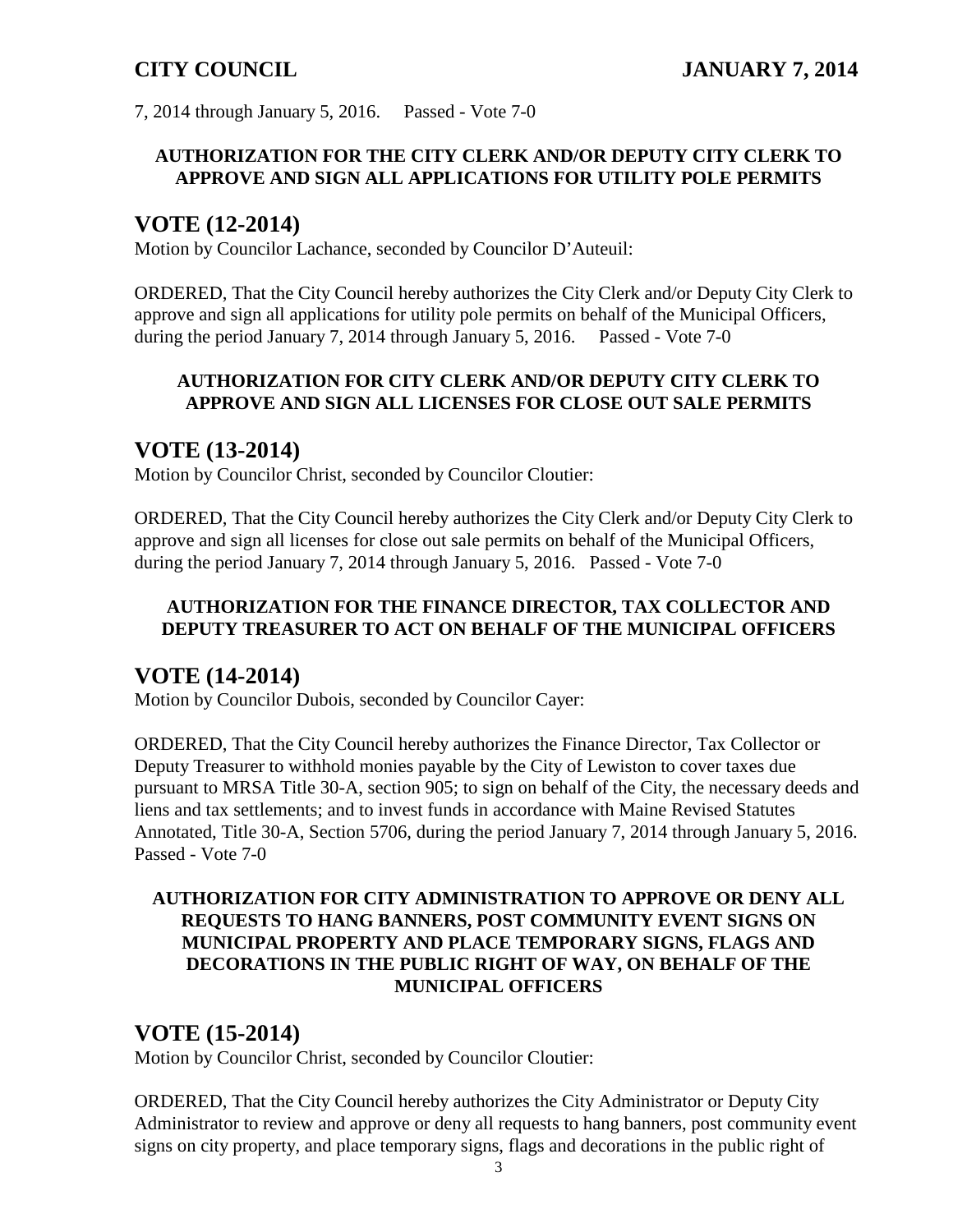way, on behalf of the Municipal Officers, during the period of January 7, 2014 through January 5, 2016. Passed - Vote 7-0

### **AUTHORIZATION FOR DEPUTY CITY ADMINISTRATOR AND/OR FINANCE DIRECTOR TO HAVE SIGNATORY AUTHORITY FOR THE CITY ADMINISTRATOR WHEN THE ADMINISTRATOR IS UNAVAILABLE**

## **VOTE (16-2014)**

Motion by Councilor Christ, seconded by Councilor Lachance:

ORDERED, That the City Council hereby authorizes the Deputy City Administrator, or in the absence of the Deputy City Administrator, the Finance Director, to have signatory authority for the City Administrator, when the Administrator is unavailable, during the period of January 7, 2014 through January 5, 2016. Passed - Vote 7-0

### **ORDER CALLING FOR A SPECIAL MUNICIPAL ELECTION TO BE HELD ON TUESDAY, JUNE 10, 2014 FOR THE PURPOSE OF ELECTING THREE MEMBERS OF THE JOINT CHARTER COMMISSION REGARDING THE PROPOSED CONSOLIDATION OF THE CITIES OF LEWISTON AND AUBURN**

The City Administrator provided background information on this item. Matthew Roy of Randall Road encouraged citizens, especially younger citizens, to get involved with this process since they will be the ones to live with the final outcome that is approved by the voters.

# **VOTE (17-2014)**

Motion by Councilor Cayer, seconded by Councilor Cloutier:

To adopt the Order calling for a Special Municipal Election to be held on Tuesday, June 10, 2014 for the purpose of electing three members of the Joint Charter Commission regarding the proposed consolidation of the Cities of Lewiston and Auburn:

Whereas, Maine State Statutes outline and define the process for the consolidation of two or more municipalities; and

Whereas, in November 2013, a petition was submitted to the City containing 1,000 signatures, as required by state statutes, calling for the election of a Joint Charter Commission to draft a charter for the merger of municipal governments of Lewiston and Auburn and to prepare a Consolidation Agreement; and

Whereas, June 10, 2014 is the scheduled day for the state primary election;

Now, Therefore, Be It Ordered by the City Council of the City of Lewiston that a Special Municipal Election will be held on Tuesday, June 10, 2014, for the purpose of electing three Lewiston citizens to serve on the Joint Charter Commission, said Commission's duties to be as defined in State Statutes.

Passed - Vote 7-0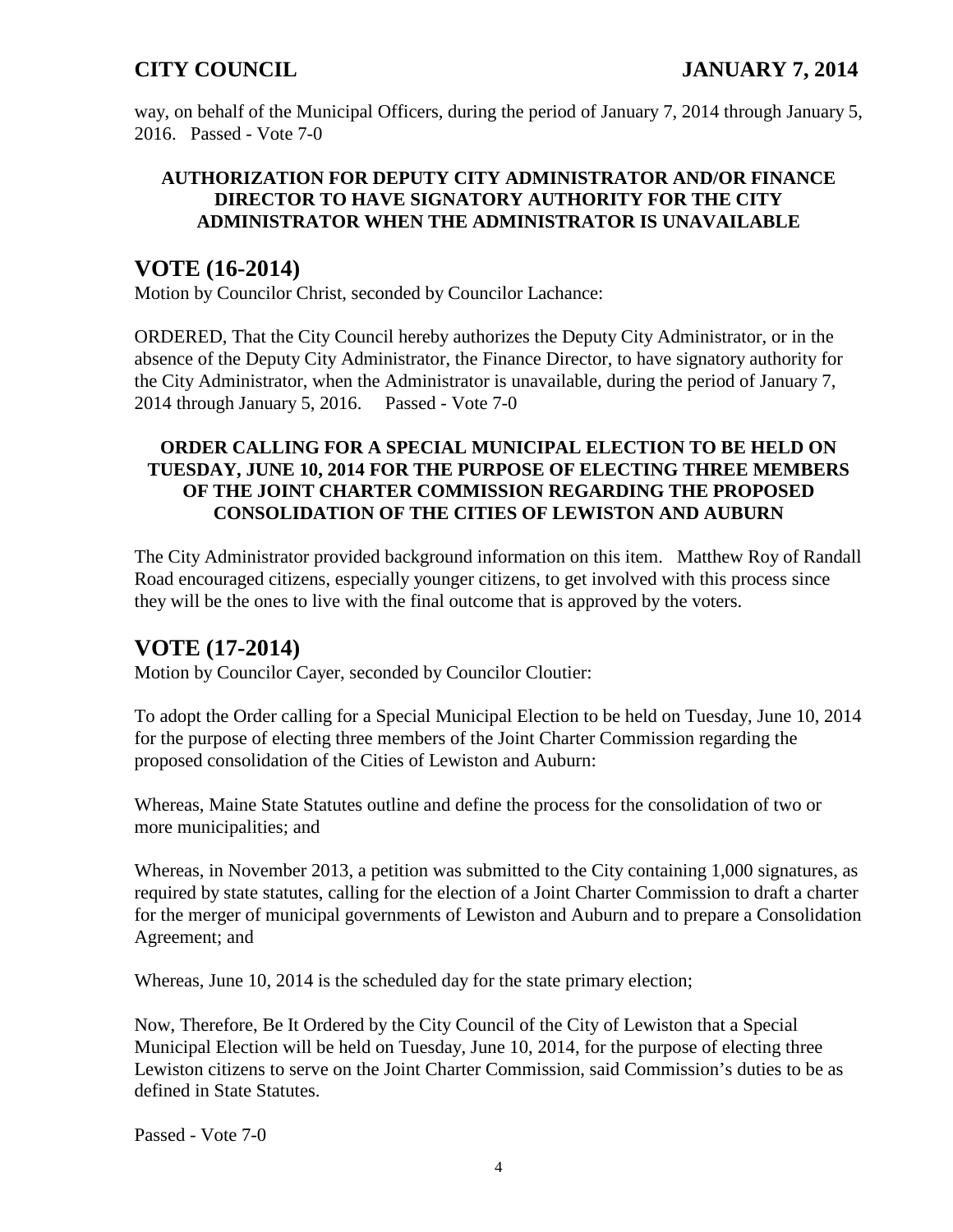### **APPOINTMENT TO VARIOUS CITY BOARDS AND COMMITTEES**

Mayor Macdonald announced the following Mayoral appointments:

- 1) Community Development Block Grant Committee two year term Richard White of Blake St
- 2) Community Forestry Board three year terms John Butler of Ware St and Zam Zam Mohamud of Tall Pines Dr
- 3) Finance Committee three year term Nelson Peters III of Water's Edge Drive
- 4) Historical Preservation Review Board three year terms Rick Morris of College St and Douglas Hodgkin of Sutton Place
- 5) Planning Board Full member positions 5 year terms: Paul Madore of Sabattus Street and Bruce Damon of Buttonwood Lane; Associate member position – five year term: Pauline Gudas of Raymond Avenue

## **VOTE (18-2014)**

Motion by Councilor Cayer, seconded by Councilor D'Auteuil:

To approve Mayor Macdonald's nominations to the following boards and committees:

Cable Television Advisory Committee - two year terms - Herve Gendreau of Arkwright Ave and Larry Gilbert, Jr. of Chestnut Avenue

Library Board of Trustees - three year terms – Elizabeth Clifford of Ware Street, Darby Ray of Bearce Ave and John Painter of Richmond Avenue

Passed – Vote 7-0

# **VOTE (19-2014)**

Motion by Councilor Cayer, seconded by Councilor Libby:

To appoint Normand R. Lamie of 234 Montello Street to serve as a member of the Lewiston Auburn Water Pollution Control Authority, said term to expire December 31, 2015. Passed – Vote 7-0

## **VOTE (20-2014)**

Motion by Councilor D'Auteuil, seconded by Councilor Christ:

To approve the following appointments of the City Council representatives to the various boards and committees:

| 911 Committee                                               | Councilor D'Auteuil                          |
|-------------------------------------------------------------|----------------------------------------------|
| <b>Airport Board of Directors</b>                           | <b>Councilor Cayer</b>                       |
| Androscoggin County Budget Committee*                       | Councilor D'Auteuil, Councilor Lachance      |
| Androscoggin Valley Council of                              | <b>Councilors Cloutier, Councilor Dubois</b> |
| <b>Governments General Assembly</b>                         |                                              |
| Community Development Block Grant Committee Councilor Libby |                                              |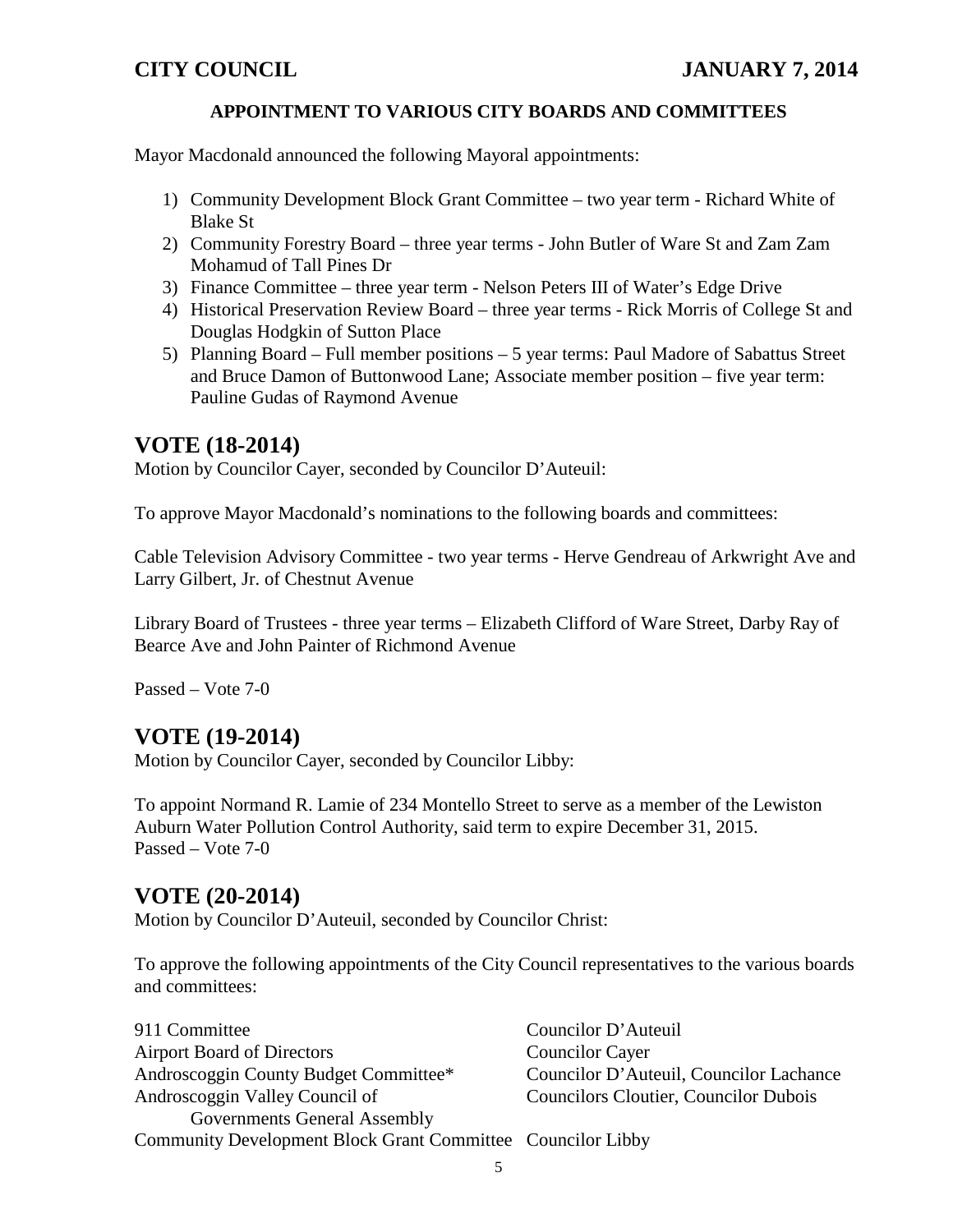## **CITY COUNCIL JANUARY 7, 2014**

Comprehensive Plan Committee Councilor Cloutier, Councilor Lachance Downtown Neighborhood Action Committee Councilor Cloutier L/A Transit Committee Councilor Cayer Lake Auburn Watershed Protection Commission Councilor Lachance Lewiston Auburn Economic Growth Council Councilor Libby, Mayor Macdonald Lewiston Auburn Public Health Committee Councilor Cloutier Lewiston Mill Redevelopment Corp Mayor Macdonald Loan Qualification Committee Councilor D'Auteuil Library Board of Trustees Mayor Macdonald Maine Municipal Association Mayor Macdonald Legislative Policy Committee School Committee Councilor D'Auteuil South Park Industrial Park Board of Directors Council President, Mayor Taxi & Tattoo Appeals Board Councilor Cayer, Councilor Christ Youth Advisory Council Councilor Councilor Libby, Councilor Cloutier

Passed – Vote 7-0

The City Council President also issued his appointments to the Finance Committee. Council President Cayer appointed Councilor Dubois and Councilor Christ to the Finance Committee.

#### **REPORTS AND UPDATES**

The City Administrator updated the Council on a potential joint meeting with Auburn and the Council planning session. He also noted there will be a joint workshop with the Planning Board and Finance Committee regarding the Lewiston Capital Improvement Plan (LCIP) and also that night there will be a presentation on the FY2013 city financial audit.

#### **OTHER BUSINESS**

Councilor Lachance requested a future workshop discussion regarding the idea of placing the city's restaurant inspection reports on the city's website.

#### **EXECUTIVE SESSIONS**

## **VOTE (21-2014)**

Motion by Councilor Dubois, seconded by Councilor Christ:

To enter into an Executive Session, pursuant to MRSA Title 1, section 405(6)(c), to discuss Disposition of Property, of which the premature disclosure of the information would prejudice the competitive bargaining of the position of the City. Passed - Vote 7-0

#### **EXECUTIVE SESSION**

## **VOTE (22-2014)**

Motion by Councilor Dubois, seconded by Councilor Christ: